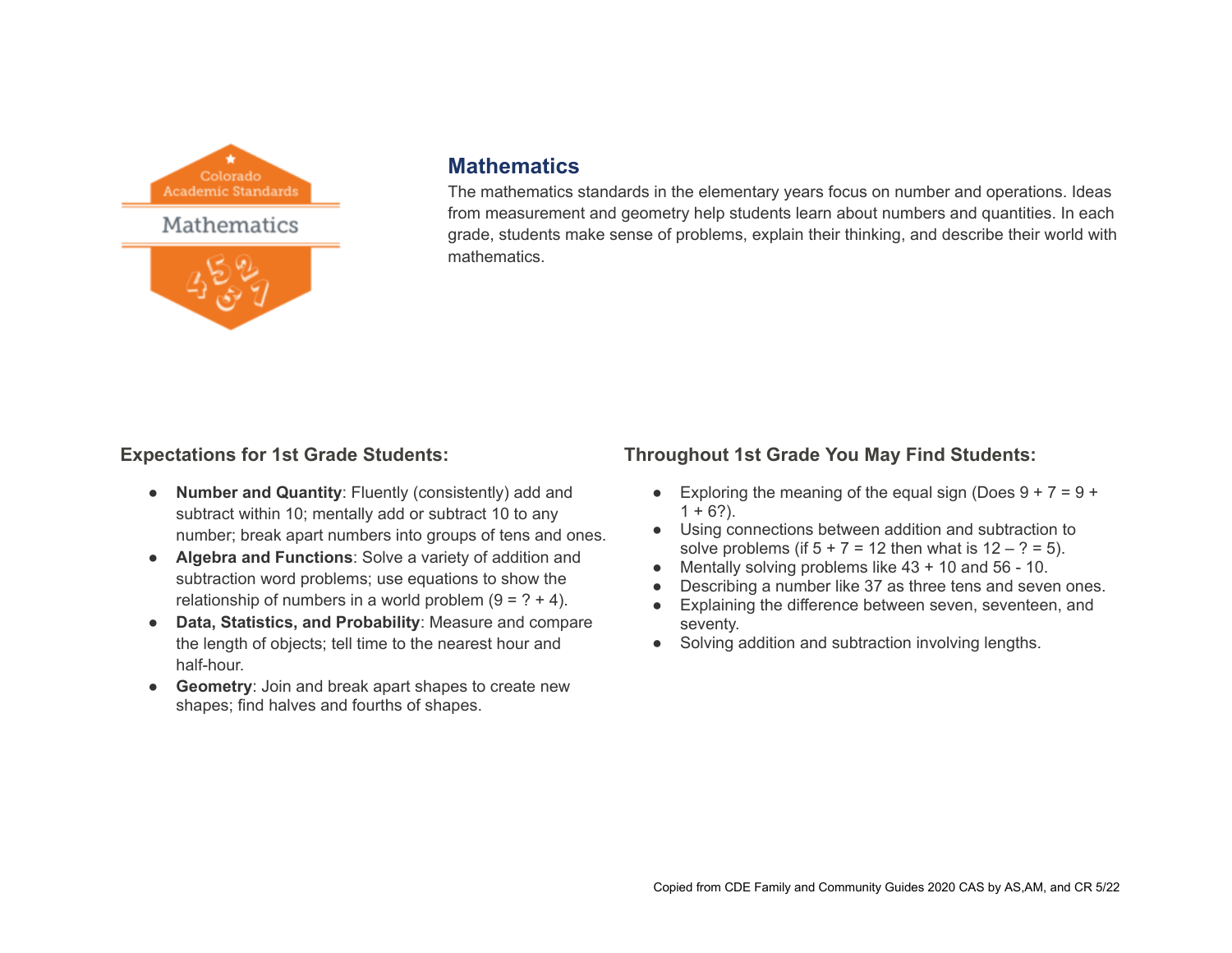

# **Music**

The music standards in the elementary years focus on general music knowledge and skills to ensure a solid foundation for the opportunity for more specialized musical study in later years. In each elementary grade, students investigate and perform various music styles and genres, examine the language of music through identifying and writing simple music notation, consider simple musical composition processes, and develop the ability to describe their own musical preferences as well as critique the music of others.

## **Expectations for 1st Grade Students:**

- **Expression of Music (Perform/Present)**: Sing and play simple songs and patterns; respond to teacher feedback to improve musical skills.
- **Creation of Music (Create)**: Create short patterns and phrases of music.
- **Theory of Music (Know/Comprehend)**: Recognize a variety of simple rhythmic patterns and simple musical notation; use musical vocabulary to discuss changes in music; identify patterns in simple musical selections such as beginning, middle, and end; recognize a wide variety of sounds and sound sources.
- **Aesthetic Valuation of Music (Appreciate and Understand)**: Describe moods/feelings portrayed in music; describe where and when music can be heard in peoples' daily lives.

- Moving while following the teacher's hand gestures (walk with an arm wave, stop with an arm stop); singing simple pitches and following beats while the teacher points to musical notes.
- Singing along with their teacher to a well-known song; singing or playing a song and adding something new (speeding up or slowing down the beat).
- Clapping to rhythms in a song; describing musical selections using basic music vocabulary.
- Discussing the sounds of a musical selection ("it sounds like a big bear" or "it sounds like a little mouse"); explaining personal likes and dislikes about kinds of music; using movement to show the personal feelings a piece of music creates.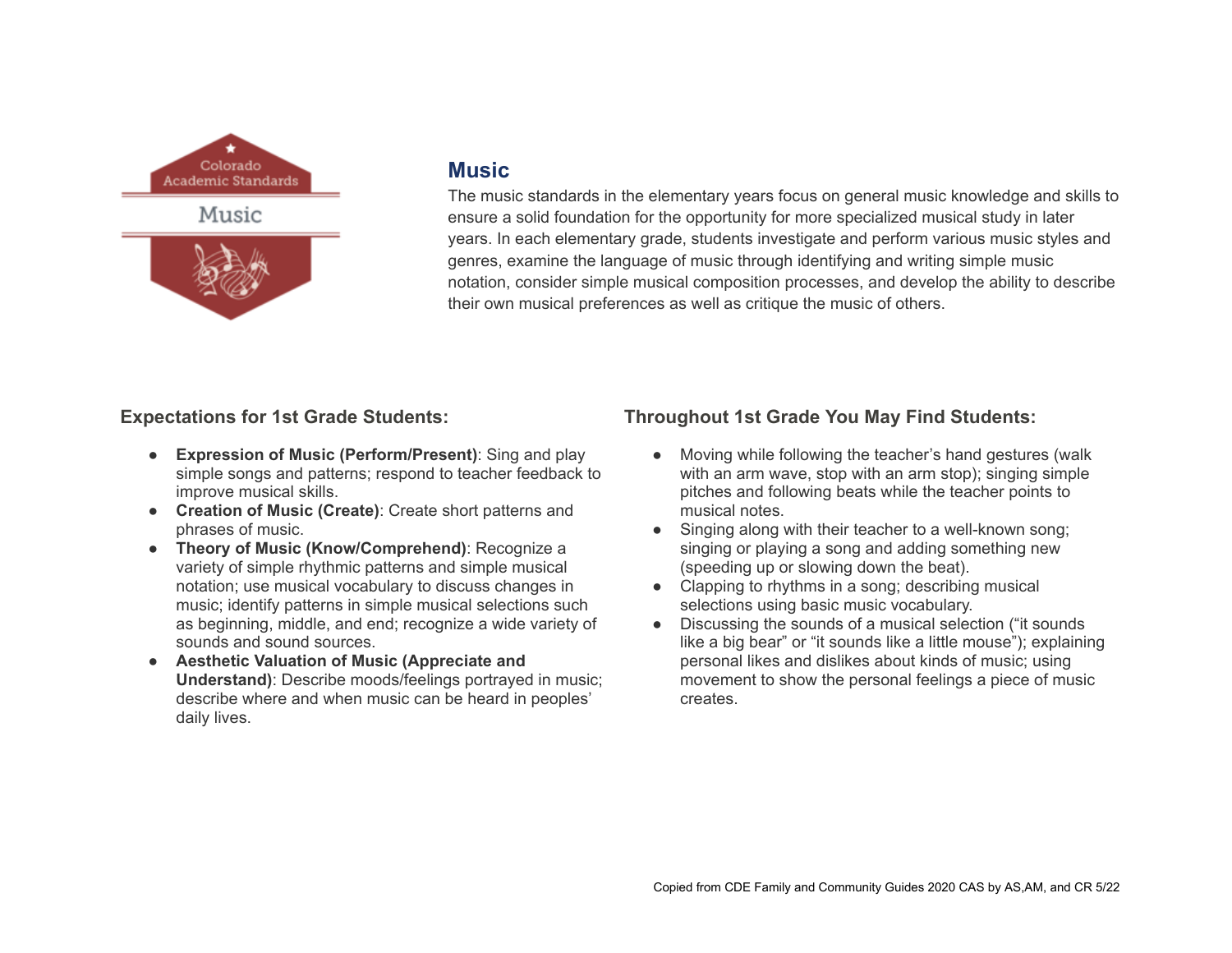Colorado **Academic Standards Physical Education** 

# **Physical Education**

The physical education standards in the elementary years focus on enhancing movement concepts and skills, understanding basic health-related components and skill-related components of fitness and how it relates to personal fitness, demonstrating respect, and the ability to follow directions. In each grade, students demonstrate various movement concepts; assess personal behaviors; connect fitness development to body systems; demonstrate respect for self, others, and various physical activity environments; and utilize safety procedures during physical activities.

## **Expectations for 1st Grade Students:**

- **Movement Competence and Understanding**: Demonstrate basic locomotor skills (e.g., walking, running, sliding) and non-locomotor skills (e.g., twisting, bending, stretching, turning), and rhythmic and cross-lateral movements; demonstrate fundamental manipulative skills (e.g., jumping rope, throwing, catching, kicking); establish a beginning movement vocabulary.
- **Physical and Personal Wellness**: Identify the body's normal reactions to moderate and vigorous physical activity.
- **Social and Emotional Wellness**: Work independently and with others to complete work; follow the rules of an activity.
- **Prevention and Risk Management**: Develop movement control for safe participation in games and physical activities.

- Performing a simple dance step in keeping with a specific tempo.
- Manipulating objects such as jump ropes, scarves, hoops, and balls.
- Throwing an object with an overhand or underhand motion while stepping forward in opposition.
- Kicking a stationary object using a simple kicking pattern.
- Distinguishing between a jog and a run, a hop and a jump, and a gallop and a slide.
- Identifying physical activities that require strong muscles.
- Inviting others to use equipment before repeating a turn.
- Developing rules for an activity with teacher assistance and participating in the activity while following the rules.
- Recognizing appropriate safety practices in general space (e.g., throwing objects when appropriate, only throwing objects when others are not in the direct line of the throw).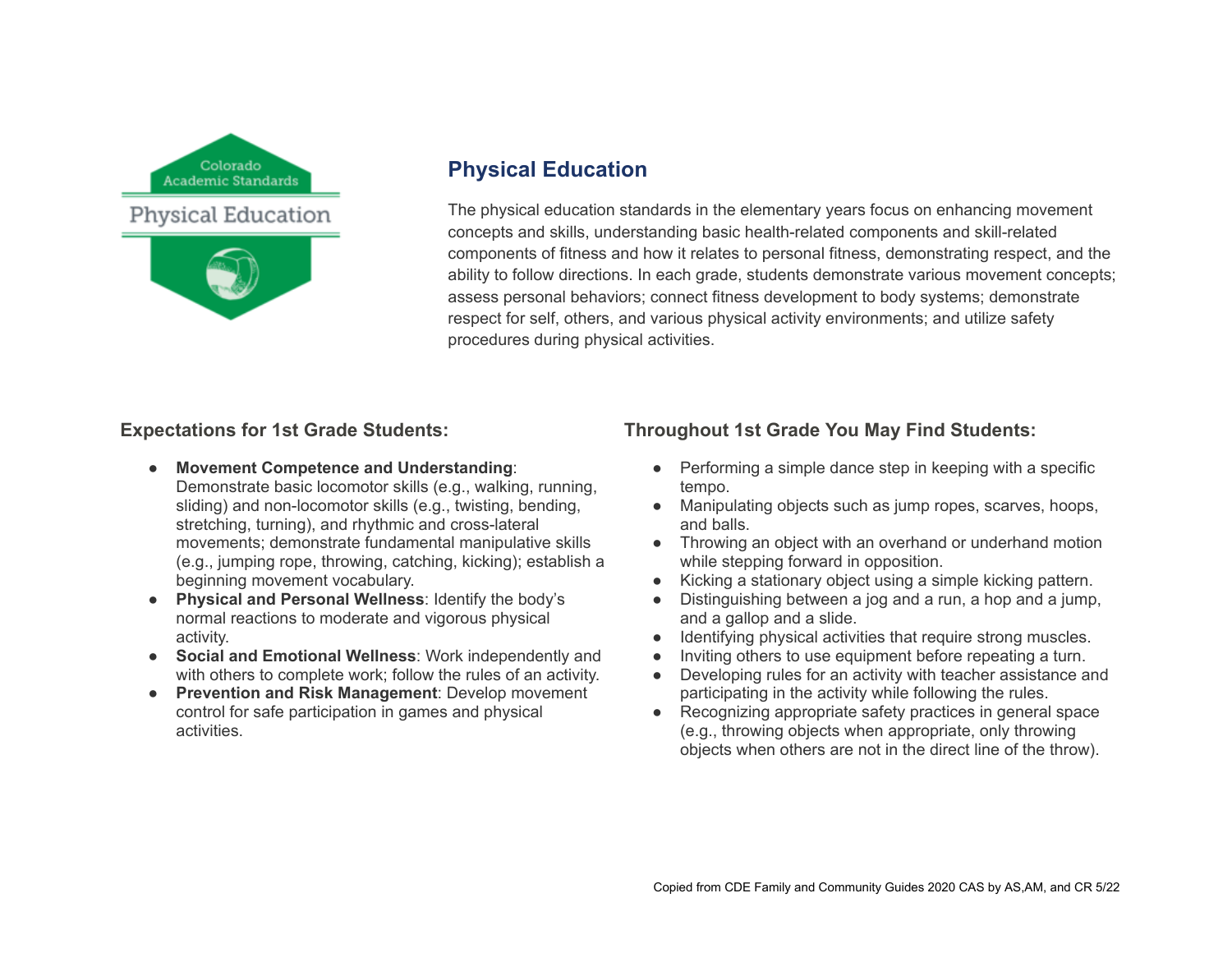

# **Reading, Writing, and Communicating**

The reading, writing, and communicating standards move from developing skills in reading, writing, and communicating to applying these literacy skills to more complex texts through the elementary years. Standards at each grade emphasize skills related to speaking and collaborating with others as students work with literature and informational readings and participate in individual and group research projects.

#### **Expectations for 1st Grade Students:**

- **Oral Expression and Listening: Identify specific sounds in words** and experiment with those sounds (changing ch- in chip to sh- to make ship, for example); expand their spoken vocabulary; demonstrate how words, gestures, and actions are used to give and receive information.
- **Reading for All Purposes**: Apply letter sounds (short and long vowels) and letter combinations (sh-, ch-, -tion) to decode words (sound out and pronounce); understand word structure (how words are put together) and word families (words that contain–ack: attack, snack, black, for example); fluently read (with appropriate speed, accuracy, and expression) and comprehend (understand) a variety of stories, informational writing ("how to" books, instructions), and opinion pieces (favorite movies, foods).
- **Writing and Composition**: Explore the writing process (plan, write, clean-up, share) to develop ideas for their own writing; use correct spelling and conventions (capital letters, punctuation) in their writing.
- **Research Inquiry and Design**: Use different resources to locate information and answer questions; ask questions and gather information as part of a research process.

- Applying phonics rules (sounds of letters) to decode (sound out and pronounce) one- and two-syllable words; reading with purpose, understanding, and fluency (the right speed, accuracy, and expression); recognizing punctuation and grammar in books and stories (end punctuation followed by capital letter); asking and answering questions about key ideas and details to understand stories and informational books; using text features (headings, captions, table of contents) to comprehend (understand) the reading.
- Working with fellow students to discuss different readings and topics: responding to the ideas of others by asking/answering questions; actively listening by making eye contact and demonstrating positive body posture.
- Comparing and contrasting the adventures of characters in stories; identifying similarities and differences between two texts on the same topic; explaining how illustrations and visuals work with the words in a book or story; identifying how an author supports ideas.
- Writing a story with interesting details; writing to explain a topic; writing to state an opinion about a topic and using supporting details; talking about their writing with others to improve writing; using correct grammar and mechanics (complete sentences, end punctuation, correct upper- and lower-case letters).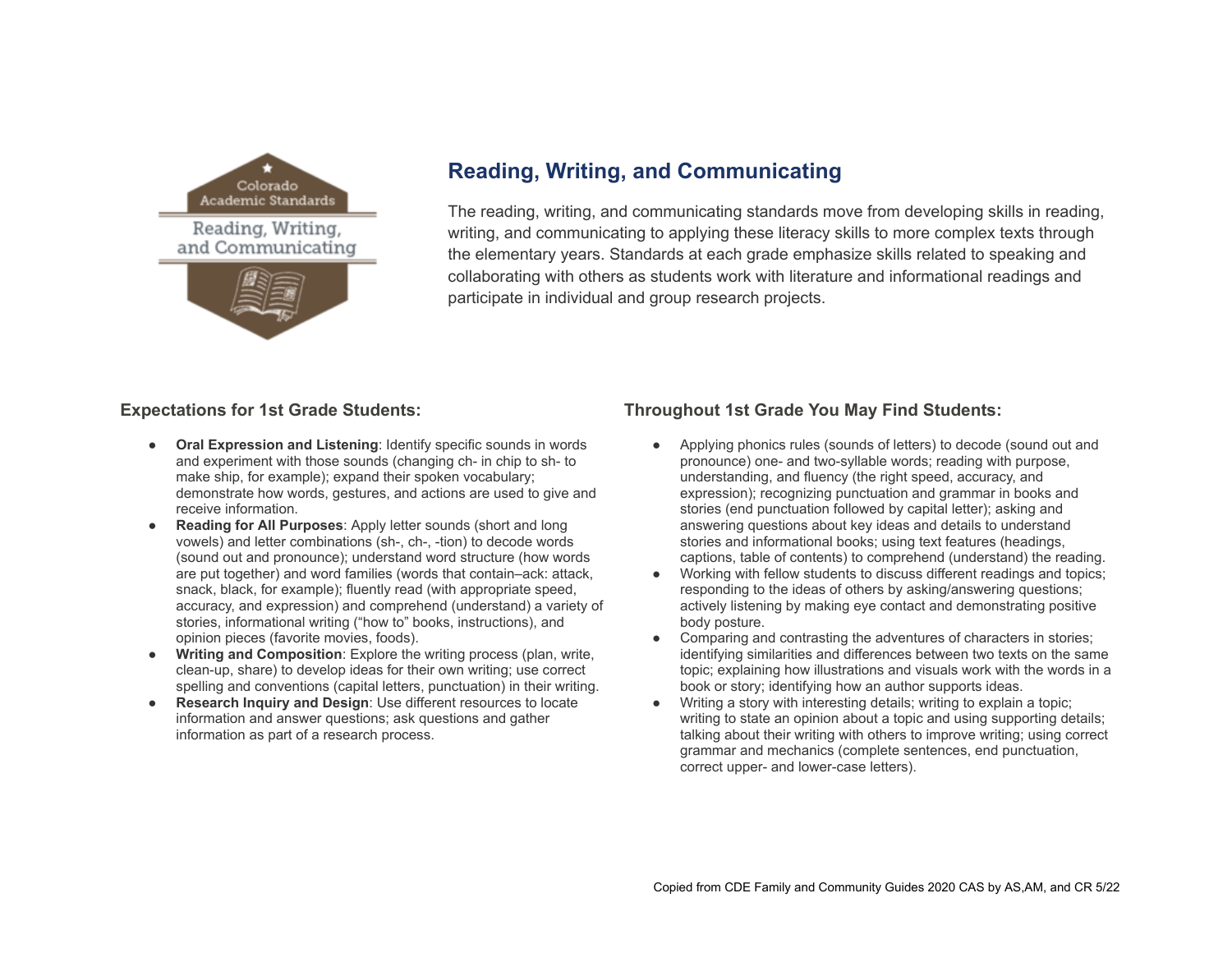

# **Science**

Three-dimensional science standards in the elementary grades lay the foundation for students to work and think like scientists and engineers. In elementary grades students will explore disciplinary core ideas in Physical, Life, and Earth and Space sciences by engaging with phenomena in the world around us. Learners in elementary grades develop and ask testable questions, collect and analyze different types of evidence, and write and communicate our understanding. We also see strong connections to skills students will use to be successful with literacy and mathematics. Mastery of these standards will result in young learners who have a deep understanding of how scientific knowledge can provide solutions to practical problems we see in our world.

## **Expectations for 1st Grade Students:**

- **Physical Science**: Understand that sound can make matter vibrate and vibrating matter can make sound; objects can be seen if light is available; and people use different devices to communicate.
- **Life Science**: Explain that offspring have characteristics that are similar to but not exactly like their parents characteristics; understand that an organism is a living thing that has physical features that help it survive.
- **Earth Science**: Understand that patterns of the motion of the sun, moon, and stars in the sky can be observed, described, and predicted.

- Planning an investigation to provide evidence that vibrating materials make a sound.
- Making observations about how we see objects based on the amount of light present.
- Using tools to build a device that uses light or sound to communicate
- Developing an understanding of how plants and animals use their external parts help them survive and grow.
- Making observations and constructing explanations about how young plants and animals are like, but not exactly like, their parents.
- Observing that the sun and moon appear to rise in one part of the sky, move across the sky, and set in a different part of the sky.
- Making observations about the amount of light in the winter versus the summer.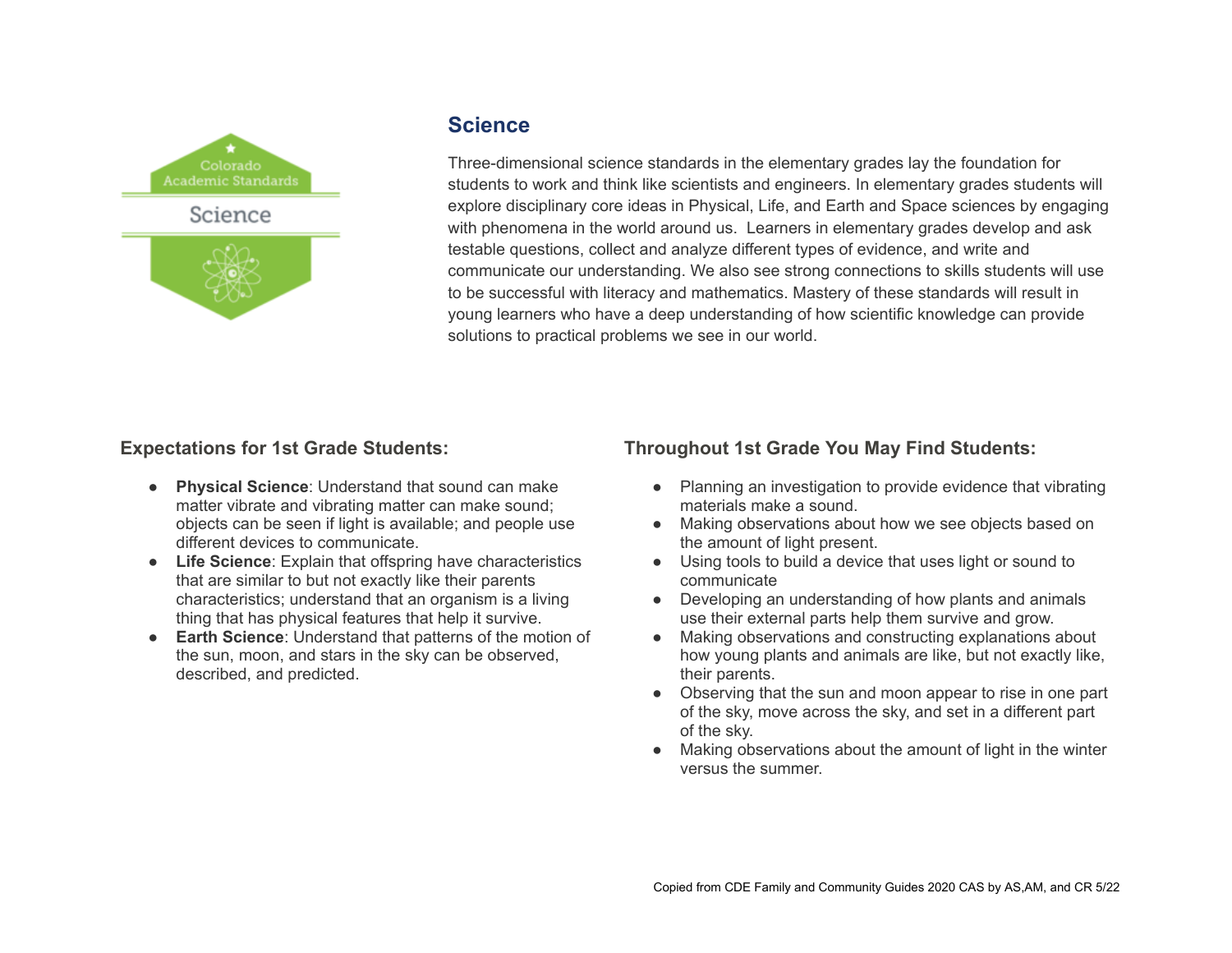

**Social Studies** 

**Social Studies**

The social studies standards in the elementary years begin with individuals and families and move from there to explorations of neighborhoods, communities, the state of Colorado, and the United States. In each grade, students investigate historical events, examine geographic features and resources, consider economic decision-making processes, and define civic roles and responsibilities.

### **Expectations for 1st Grade Students:**

- **History:** Use words related to time, sequence and change: identify diverse perspectives and traditions of families, including their own, from many cultures that have shaped the United States; ask questions and discuss ideas about patterns and chronological order of events from the past.
- **Geography:** Use maps and globes to represent the earth; understand the nature of a community and its relationship to the environment; identify how communities differ in both physical and cultural characteristics.
- **Economics**: Discuss financial (money) responsibility; provide examples of the types of job choices available to people in their family and community. **Personal Financial Literacy**: Plan how to spend, share, and save money.
- **Civics**: Identify and explain the meaning of holidays, symbols, and notable people and places representative of our diverse society.

- Using vocabulary related to time, sequence and change, calendars, and the past; describing significant life events; discussing family and cultural traditions (holidays, celebrations) and comparing those with the traditions and cultures of others; exploring the meaning behind American symbols.
- Using maps, globes and other geographic vocabulary (direction, distance, land, water); talking about directions (north, south, east, west) to describe how to get to a given location; reciting their personal address and explaining how to find places on a map.
- Discussing short-term money goals (saving to buy something special) and providing examples of how to raise and save money to meet a goal; providing examples of community businesses and what they make and provide.
- Demonstrating the ability to be a leader and team member; explaining some examples of family and school jobs (responsibilities); demonstrating what it means to be a responsible member of a community; discussing the characteristics of responsible leaders.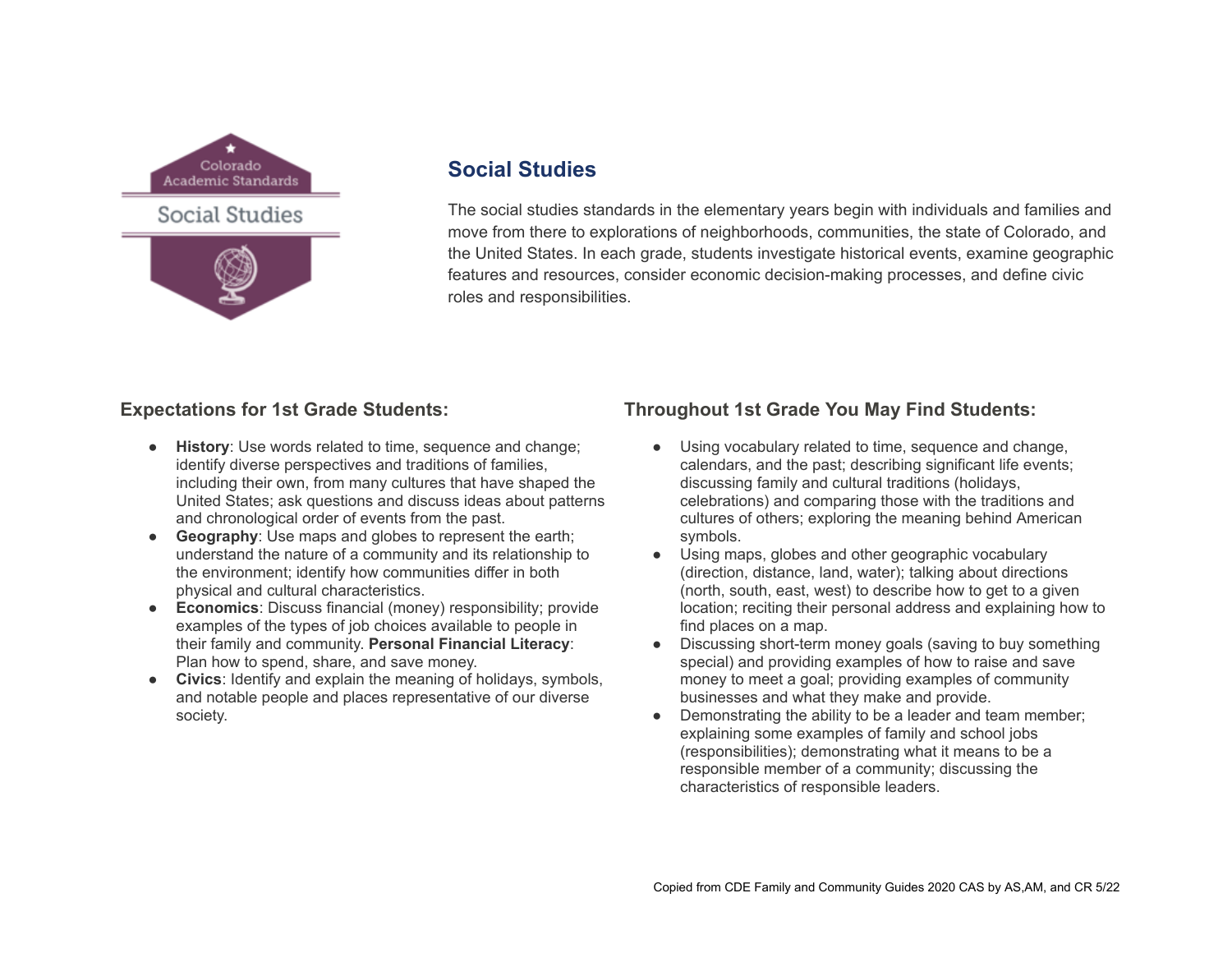

# **Visual Arts**

The visual arts standards in the elementary years focus on general art knowledge and skills to help create a foundation for artistic study in later years (drawing, painting, sculpture, graphic design, media arts). In each grade K-5, students explore techniques of various artistic styles, follow developmentally appropriate steps in the creation process, learn how to critique works of art, identify art in the world and daily life, and discover ways that artwork helps people better understand cultures and historical eras.

## **Expectations for 1st Grade Students:**

- **Observe and Learn to Comprehend (Know/Comprehend)**: Use artwork to express/explain feelings; describe the emotions or feelings of a piece of artwork; explain a story that might be found in an artwork.
- **Envision and Critique to Reflect (Critique/Evaluate/Refine)**: Discuss how people make art; explain the steps used to make a (personal) piece of art.
- **Invent and Discover to Create (Create/Present)**: Make art to share their ideas and feelings.
- **Relate and Connect to Transfer (Connect/Apply/Transfer)**: Tell their own story through their artwork.

- Reciting or creating stories from a piece of artwork.
- Identifying feelings in artwork images.
- Talking about art images and what they mean personally; discussing how artists share ideas/feelings about particular places through the art.
- Creating pieces of art that express feelings and represent important things; making art with, about, and for others.